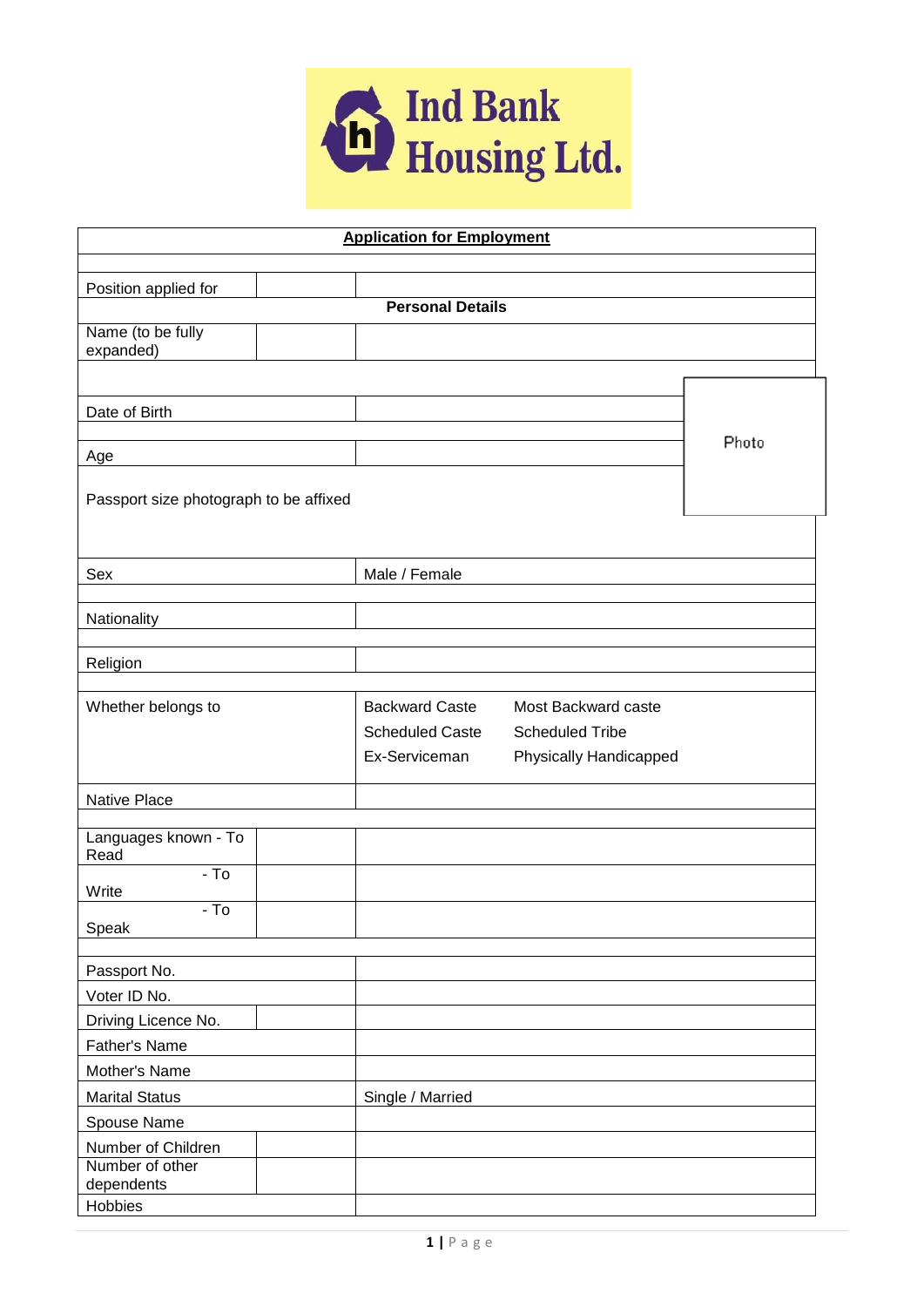| Address for Correspondence   |  |
|------------------------------|--|
| E-Mail ID                    |  |
| Phone Number / Mobile Number |  |

| Reference (2 references to be given with Phone numbers / Contact address) |         |                                                       |                          |            |
|---------------------------------------------------------------------------|---------|-------------------------------------------------------|--------------------------|------------|
|                                                                           |         |                                                       | $\overline{2}$           |            |
| Qualifications                                                            |         |                                                       |                          |            |
|                                                                           |         | Academic (Photocopies of Certificates to be attached) |                          |            |
|                                                                           | Year of | Subject /                                             |                          |            |
| Description<br>S.S.L.C. /                                                 | passing | Specialization                                        | Institution / University | % of Marks |
| Matriculation                                                             |         |                                                       |                          |            |
| H.S.C.                                                                    |         |                                                       |                          |            |
| Graduation                                                                |         |                                                       |                          |            |
| Post Graduation                                                           |         |                                                       |                          |            |
| Others                                                                    |         |                                                       |                          |            |

| Technical - including computer literacy (Photocopies of Certificates to be attached) |                    |                             |                          |            |
|--------------------------------------------------------------------------------------|--------------------|-----------------------------|--------------------------|------------|
| Description                                                                          | Year of<br>passing | Subject /<br>Specialization | Institution / University | % of Marks |
|                                                                                      |                    |                             |                          |            |
|                                                                                      |                    |                             |                          |            |
|                                                                                      |                    |                             |                          |            |
|                                                                                      |                    |                             |                          |            |
|                                                                                      |                    |                             |                          |            |
|                                                                                      |                    |                             |                          |            |
|                                                                                      |                    |                             |                          |            |

| NCFM / AMFI / Insurance modules (Photocopies of Certificates to be attached) |                                             |  |  |  |  |
|------------------------------------------------------------------------------|---------------------------------------------|--|--|--|--|
| Module                                                                       | % of Marks<br>Valid upto<br>Date of Passing |  |  |  |  |
|                                                                              |                                             |  |  |  |  |
|                                                                              |                                             |  |  |  |  |
|                                                                              |                                             |  |  |  |  |
|                                                                              |                                             |  |  |  |  |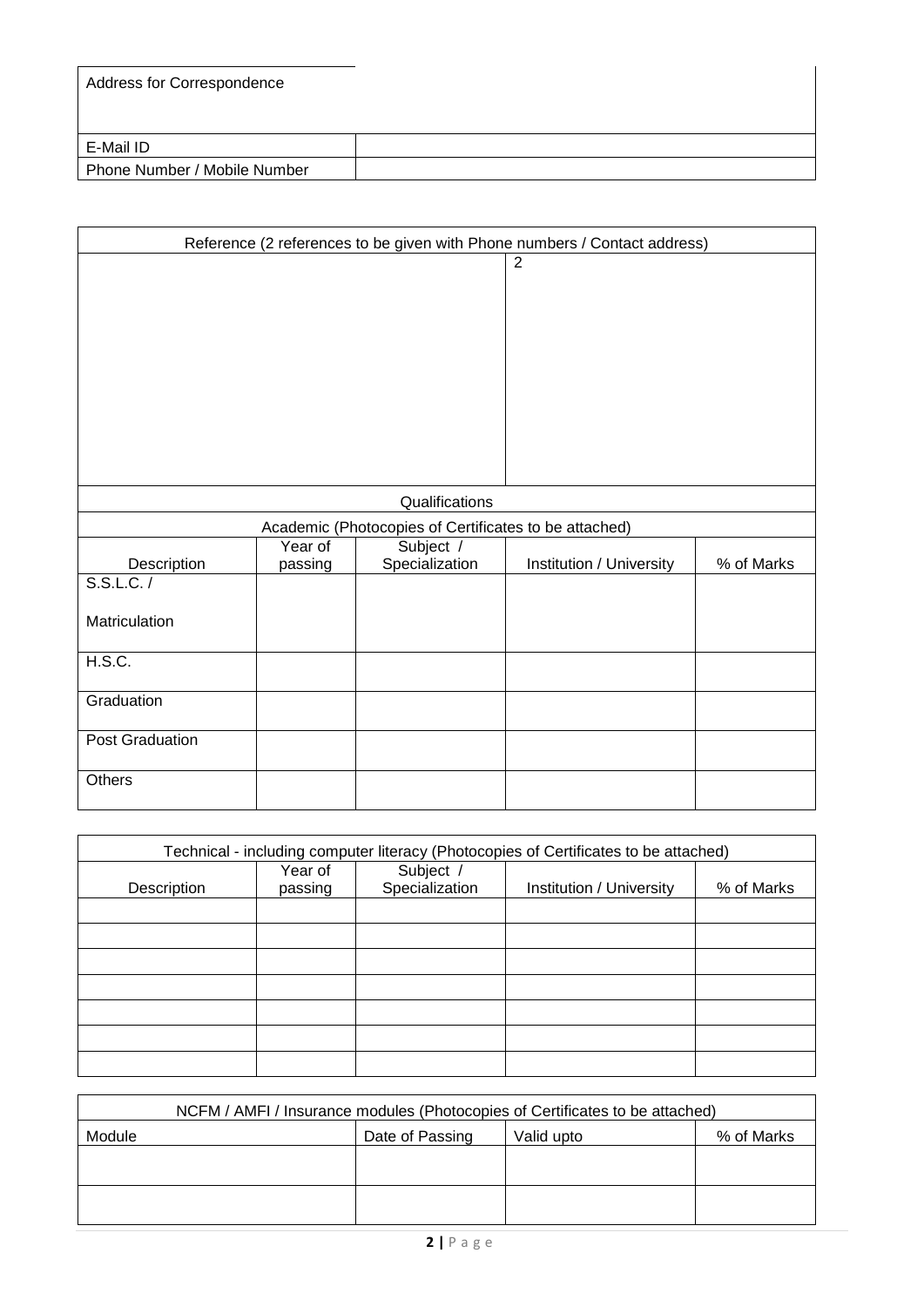| Others (Photocopies of Certificates to be attached) |                                                                                             |  |  |  |  |  |
|-----------------------------------------------------|---------------------------------------------------------------------------------------------|--|--|--|--|--|
| Description                                         | Subject /<br>Year of<br>Specialization<br>Institution / University<br>% of Marks<br>passing |  |  |  |  |  |
|                                                     |                                                                                             |  |  |  |  |  |
|                                                     |                                                                                             |  |  |  |  |  |
|                                                     |                                                                                             |  |  |  |  |  |
|                                                     |                                                                                             |  |  |  |  |  |
|                                                     |                                                                                             |  |  |  |  |  |
|                                                     |                                                                                             |  |  |  |  |  |
|                                                     |                                                                                             |  |  |  |  |  |
|                                                     |                                                                                             |  |  |  |  |  |

## Experience

| Name of the<br>Organisation | Designation | Period of service<br>(From - to) | Job profile &<br>achievements | Emoluments<br>drawn<br>per annum at<br>Cost<br>to Company<br>basis* |
|-----------------------------|-------------|----------------------------------|-------------------------------|---------------------------------------------------------------------|
|                             |             |                                  |                               |                                                                     |
|                             |             |                                  |                               |                                                                     |
|                             |             |                                  |                               |                                                                     |
|                             |             |                                  |                               |                                                                     |
|                             |             |                                  |                               |                                                                     |
|                             |             |                                  |                               |                                                                     |
|                             |             |                                  |                               |                                                                     |
|                             |             |                                  |                               |                                                                     |
|                             |             |                                  |                               |                                                                     |
|                             |             |                                  |                               |                                                                     |
|                             |             |                                  |                               |                                                                     |
|                             |             |                                  |                               |                                                                     |
|                             |             |                                  |                               |                                                                     |
|                             |             |                                  |                               |                                                                     |
|                             |             |                                  |                               |                                                                     |